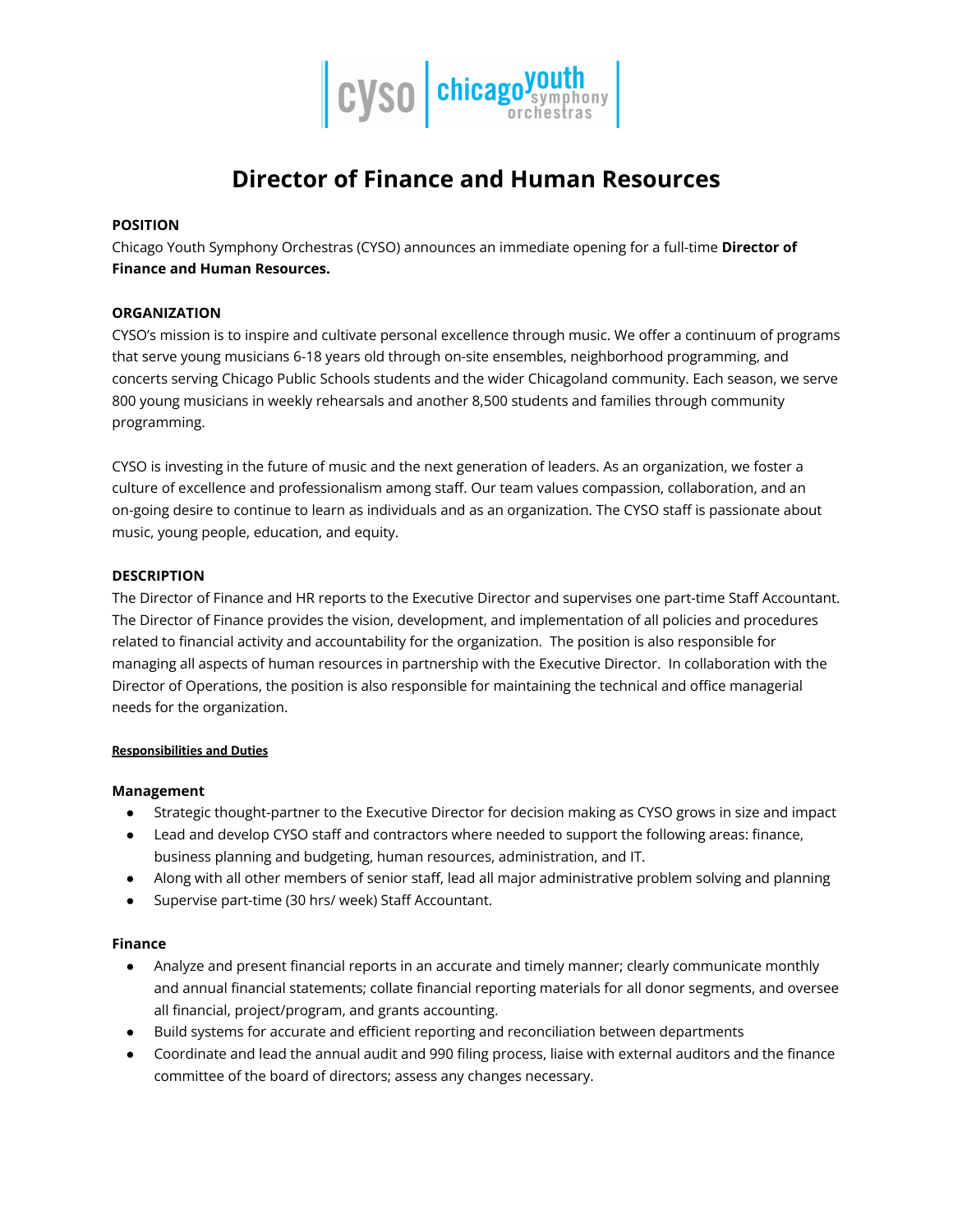- Oversee and lead the annual budgeting and planning process in conjunction with the Executive Director; administer and review all financial plans and budgets; monitor progress and changes; and keep senior leadership team abreast of the organization's financial status.
- Manage organizational cash flow and forecasting.
- Oversee accounts payable and receivable for all CYSO employment, programs, and events.
- Oversee and review operating controls regarding accounting policies and procedures as well as compliance with city, state, and federal reporting requirements.
- Manage all banking relationships and activities.
- Serve as staff liaison for the Board of Directors' Finance Committee, attend Board and Committee meetings, prepare reports and present financial information at regular Board meetings as needed.
- Annually review the organization's corporate insurance policies for commercial property, general liability, directors' and officer's liability, and worker's compensation.
- Update and implement all necessary business policies and accounting practices

# **Human Resources, Technology and Administration**

- Further develop CYSO's human resources and administration, enhancing professional development, compensation and benefits, performance evaluation, training, and recruiting.
- Oversee employee onboarding and employee documentation for full and part-time staff including administration of employee benefit programs (health and dental insurance, FSA accounts, life and disability insurance policies, and retirement plans).
- Ensure that recruiting and hiring processes are consistent and streamlined including overseeing onboarding for new employees (background checks, vaccination policy, mandated reporter policy, conflict of interest policy, etc.)
- Establish and manage a comprehensive training program to educate employees regarding staff employment policies and procedures.
- Manage and administer employee payroll through Paychex
- Annually prepare and mail IRS forms 1099-MISC for independent contractors
- Maintain proper documentation for and contributions to CYSO's 403(b)(7) plan
- Develop and update the CYSO Employee Handbook

# **Technology:**

- Work with CYSO's Director of Operations and IT Consultant to maintain the organization's computer network system, including, implementation of backup procedures, virus protection, and usage monitoring.
- Oversee information systems, including currently utilized and prospective software applications.
- Ensure consistency and continuity of internet, telephone, and internal network operations.

# **Program related activities & additional duties:**

● Attend and assist with scheduled concerts & fundraising events as needed

# **QUALIFICATIONS**

The ideal candidate would possess the following qualifications:

- Experience with Not for Profit Accounting
- Organization skills for maintaining Finance Department records and data files
- Ability to handle multiple projects simultaneously and meet deadlines